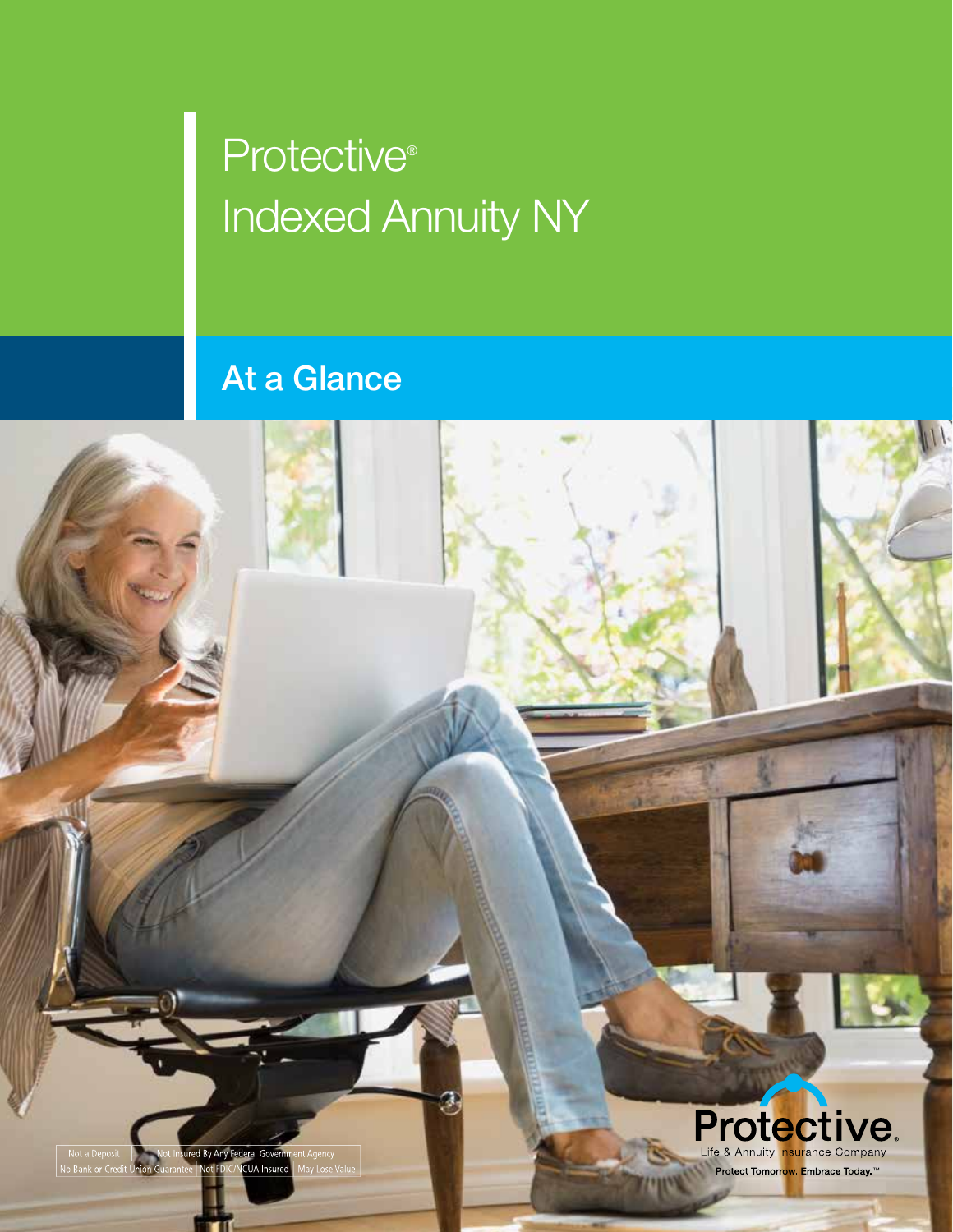|                                                                                                                                                                                                                |                                                                                                                                                                                                                                                                                                                                                                                                                                                                                                                                                                                                                                                                                                                                                                                                                                                                                                          |                 |                      |                                       |                                                                                                                                                                                                                                                                                                                                                                                                                                                                                                                                            |                                  |                | <b>OVERVIEW</b> |                                      |                 |                                  |                                  |                        |                                  |                                  |                      |  |  |  |
|----------------------------------------------------------------------------------------------------------------------------------------------------------------------------------------------------------------|----------------------------------------------------------------------------------------------------------------------------------------------------------------------------------------------------------------------------------------------------------------------------------------------------------------------------------------------------------------------------------------------------------------------------------------------------------------------------------------------------------------------------------------------------------------------------------------------------------------------------------------------------------------------------------------------------------------------------------------------------------------------------------------------------------------------------------------------------------------------------------------------------------|-----------------|----------------------|---------------------------------------|--------------------------------------------------------------------------------------------------------------------------------------------------------------------------------------------------------------------------------------------------------------------------------------------------------------------------------------------------------------------------------------------------------------------------------------------------------------------------------------------------------------------------------------------|----------------------------------|----------------|-----------------|--------------------------------------|-----------------|----------------------------------|----------------------------------|------------------------|----------------------------------|----------------------------------|----------------------|--|--|--|
| <b>Solution Profile</b>                                                                                                                                                                                        | Consider this solution if you want:<br>• Opportunities to participate in market-linked growth<br>• Flexibility to receive back your full original premium<br>• Access to your money in the event of unemployment, terminal illness or a nursing home stay                                                                                                                                                                                                                                                                                                                                                                                                                                                                                                                                                                                                                                                |                 |                      |                                       |                                                                                                                                                                                                                                                                                                                                                                                                                                                                                                                                            |                                  |                |                 |                                      |                 |                                  |                                  |                        |                                  |                                  |                      |  |  |  |
| <b>Availability</b>                                                                                                                                                                                            | Ages $0 - 85$                                                                                                                                                                                                                                                                                                                                                                                                                                                                                                                                                                                                                                                                                                                                                                                                                                                                                            |                 |                      |                                       |                                                                                                                                                                                                                                                                                                                                                                                                                                                                                                                                            |                                  |                |                 |                                      |                 |                                  |                                  |                        |                                  |                                  |                      |  |  |  |
| <b>Deposit</b><br><b>Payments and</b><br><b>Windows</b>                                                                                                                                                        | Minimum initial: \$10,000<br>The initial purchase payment includes all payments received within 14 days of the date you purchase the contract. Payments received in<br>connection with an exchange, transfer or rollover must be initiated within 14 days and received within 60 days of the date you purchase<br>the contract.<br>Minimum additional: \$1,000<br>Additional purchase payments are welcomed when initiated before the first contract anniversary and received before the oldest owner's or<br>annuitant's 86th birthday. Additional purchase payments are applied to an interest bearing holding account and remain there until the next<br>contract anniversary, and then allocated to the interest crediting strategies per your instructions.<br>Maximum: \$1 million<br>Higher amounts may be accepted but must be approved before being submitted and may be subject to conditions. |                 |                      |                                       |                                                                                                                                                                                                                                                                                                                                                                                                                                                                                                                                            |                                  |                |                 |                                      |                 |                                  |                                  |                        |                                  |                                  |                      |  |  |  |
|                                                                                                                                                                                                                |                                                                                                                                                                                                                                                                                                                                                                                                                                                                                                                                                                                                                                                                                                                                                                                                                                                                                                          |                 |                      |                                       |                                                                                                                                                                                                                                                                                                                                                                                                                                                                                                                                            |                                  |                |                 | <b>INTEREST CREDITING STRATEGIES</b> |                 |                                  |                                  |                        |                                  |                                  |                      |  |  |  |
|                                                                                                                                                                                                                |                                                                                                                                                                                                                                                                                                                                                                                                                                                                                                                                                                                                                                                                                                                                                                                                                                                                                                          |                 |                      |                                       | <b>INDEXED</b>                                                                                                                                                                                                                                                                                                                                                                                                                                                                                                                             |                                  |                |                 |                                      |                 |                                  |                                  |                        |                                  |                                  |                      |  |  |  |
| <b>FIXED</b>                                                                                                                                                                                                   |                                                                                                                                                                                                                                                                                                                                                                                                                                                                                                                                                                                                                                                                                                                                                                                                                                                                                                          |                 |                      | <b>Annual Point-to-Point Strategy</b> |                                                                                                                                                                                                                                                                                                                                                                                                                                                                                                                                            |                                  |                |                 |                                      |                 |                                  | <b>Annual Trigger Strategy</b>   |                        |                                  |                                  |                      |  |  |  |
| • Amounts allocated to this strategy earn a fixed<br>rate of interest that is credited daily<br>• The interest rate is determined in advance<br>upon each contract anniversary<br><b>Minimum</b><br>Guaranteed |                                                                                                                                                                                                                                                                                                                                                                                                                                                                                                                                                                                                                                                                                                                                                                                                                                                                                                          |                 |                      |                                       | Amounts allocated to these strategies earn interest in arrears based, in part, on the performance of the S&P<br>500 <sup>®</sup> Index (without dividends).<br>• Interest is credited when index performance is<br>• A predetermined trigger rate is credited when<br>index performance is flat or positive<br>positive—up to a maximum interest rate cap in<br>effect for that year<br>All payments allocated to an indexed interest crediting strategy will earn an annual guaranteed minimum interest set at contract issue, regardless |                                  |                |                 |                                      |                 |                                  |                                  |                        |                                  |                                  |                      |  |  |  |
| <b>Interest Rate</b>                                                                                                                                                                                           | of strategy selected. Please see contract for more information.                                                                                                                                                                                                                                                                                                                                                                                                                                                                                                                                                                                                                                                                                                                                                                                                                                          |                 |                      |                                       |                                                                                                                                                                                                                                                                                                                                                                                                                                                                                                                                            |                                  |                |                 |                                      |                 |                                  |                                  |                        |                                  |                                  |                      |  |  |  |
|                                                                                                                                                                                                                |                                                                                                                                                                                                                                                                                                                                                                                                                                                                                                                                                                                                                                                                                                                                                                                                                                                                                                          |                 |                      |                                       |                                                                                                                                                                                                                                                                                                                                                                                                                                                                                                                                            |                                  |                |                 | <b>WITHDRAWALS AND SURRENDERS</b>    |                 |                                  |                                  |                        |                                  |                                  |                      |  |  |  |
|                                                                                                                                                                                                                | You have a choice between a 5-year, 7-year and 10-year withdrawal charge schedule. A withdrawal charge may apply if you withdraw money<br>from your contract during the first five, seven or ten years, based on the schedule you choose. The charge is a percentage of the amount<br>withdrawn that exceeds any available penalty-free amount. After the fifth, seventh or tenth contract anniversary you will have full access to your<br>investment and any earnings without a withdrawal charge, based on your selected schedule. Contracts with a longer withdrawal charge schedule<br>may earn a higher interest rate than those with a shorter one.                                                                                                                                                                                                                                               |                 |                      |                                       |                                                                                                                                                                                                                                                                                                                                                                                                                                                                                                                                            |                                  |                |                 |                                      |                 |                                  |                                  |                        |                                  |                                  |                      |  |  |  |
|                                                                                                                                                                                                                |                                                                                                                                                                                                                                                                                                                                                                                                                                                                                                                                                                                                                                                                                                                                                                                                                                                                                                          |                 | 5-YEAR SCHEDULE      |                                       |                                                                                                                                                                                                                                                                                                                                                                                                                                                                                                                                            |                                  |                |                 |                                      |                 |                                  |                                  | <b>7-YEAR SCHEDULE</b> |                                  |                                  |                      |  |  |  |
| <b>Withdrawal</b><br><b>Charges</b>                                                                                                                                                                            | Year<br>Charge                                                                                                                                                                                                                                                                                                                                                                                                                                                                                                                                                                                                                                                                                                                                                                                                                                                                                           | $\vert$ 1<br>9% | $\overline{2}$<br>9% | 3<br>8 <sup>%</sup>                   | 4 <sup>1</sup><br>7%                                                                                                                                                                                                                                                                                                                                                                                                                                                                                                                       | 5 <sup>1</sup><br>6 <sup>%</sup> |                |                 | Year                                 | $\vert$ 1<br>9% | $\overline{2}$<br>9 <sup>%</sup> | 3 <sup>5</sup><br>8 <sup>%</sup> | 4 <sup>1</sup><br>7%   | 5 <sup>5</sup><br>6 <sup>%</sup> | 6 <sup>1</sup><br>5 <sup>%</sup> | 7 <sup>1</sup><br>4% |  |  |  |
|                                                                                                                                                                                                                |                                                                                                                                                                                                                                                                                                                                                                                                                                                                                                                                                                                                                                                                                                                                                                                                                                                                                                          |                 |                      |                                       |                                                                                                                                                                                                                                                                                                                                                                                                                                                                                                                                            |                                  |                |                 | Charge                               |                 |                                  |                                  |                        |                                  |                                  |                      |  |  |  |
|                                                                                                                                                                                                                |                                                                                                                                                                                                                                                                                                                                                                                                                                                                                                                                                                                                                                                                                                                                                                                                                                                                                                          |                 |                      |                                       |                                                                                                                                                                                                                                                                                                                                                                                                                                                                                                                                            | <b>10-YEAR SCHEDULE</b>          |                |                 |                                      |                 |                                  |                                  |                        |                                  |                                  |                      |  |  |  |
|                                                                                                                                                                                                                | Year                                                                                                                                                                                                                                                                                                                                                                                                                                                                                                                                                                                                                                                                                                                                                                                                                                                                                                     | $\vert$ 1       | $\overline{2}$       | $\overline{3}$                        | $\overline{4}$                                                                                                                                                                                                                                                                                                                                                                                                                                                                                                                             | 5 <sup>1</sup>                   | 6 <sup>1</sup> | 7 <sup>1</sup>  | 8 <sup>°</sup>                       | 9 <sup>°</sup>  | 10 <sup>°</sup>                  |                                  |                        |                                  |                                  |                      |  |  |  |
|                                                                                                                                                                                                                | Charge                                                                                                                                                                                                                                                                                                                                                                                                                                                                                                                                                                                                                                                                                                                                                                                                                                                                                                   | 9%              | 9%                   | 8%                                    | 7%                                                                                                                                                                                                                                                                                                                                                                                                                                                                                                                                         | 6 <sup>%</sup>                   | 5 <sup>%</sup> | $4\%$           | 3 <sup>%</sup>                       | 2 <sup>%</sup>  | 1 <sup>%</sup>                   |                                  |                        |                                  |                                  |                      |  |  |  |

Withdrawals from indexed strategies during a contract year will earn a prorated guaranteed minimum interest rate.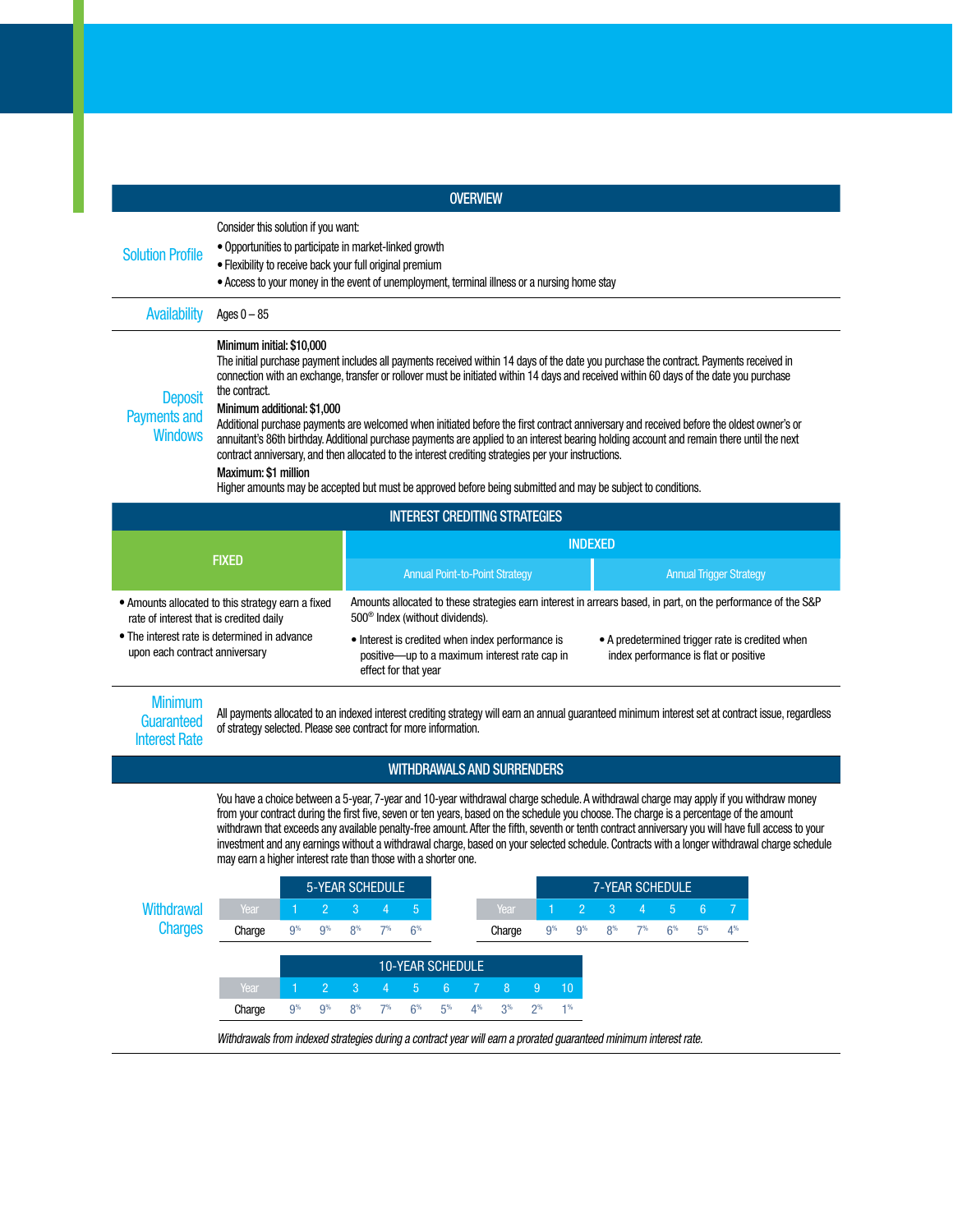| <b>Penalty-Free</b><br>Withdrawals*                                     | During the first contract year, you can withdraw 10% of your initial purchase payment without incurring a withdrawal charge.<br>After the first year, you can withdraw 10% of the contract value annually, less any withdrawals in that contract year.<br>Your contract value after each withdrawal must be at least \$10,000.<br>* Withdrawals reduce the annuity's remaining death benefit, contract value, cash surrender value and future earnings. Withdrawals may be<br>subject to income tax and, if taken prior to age 59½, an additional 10% IRS tax penalty may apply. More frequent withdrawals may reduce<br>earnings more than annual withdrawals. |  |  |  |  |  |
|-------------------------------------------------------------------------|-----------------------------------------------------------------------------------------------------------------------------------------------------------------------------------------------------------------------------------------------------------------------------------------------------------------------------------------------------------------------------------------------------------------------------------------------------------------------------------------------------------------------------------------------------------------------------------------------------------------------------------------------------------------|--|--|--|--|--|
| <b>Nursing</b><br>Facility/<br><b>Terminal Illness</b><br><b>Waiver</b> | Waives the withdrawal charge after the first contract anniversary if you or your spouse is confined to a hospital or nursing facility for at least 30<br>consecutive days, or has a terminal illness that is expected to result in death within 12 months.<br>Conditions may apply.                                                                                                                                                                                                                                                                                                                                                                             |  |  |  |  |  |
| <b>Unemployment</b><br><b>Waiver</b>                                    | Waives the withdrawal charge, if you or your spouse becomes unemployed. In order to qualify, you or your spouse must meet the following<br>requirements:<br>1. Employed full time on the contract issue date<br>2. Unemployed for a period of at least 60 consecutive calendar days prior to claiming the waiver<br>3. Unemployed on the date when the full surrender or partial withdrawal is requested<br>Conditions may apply.                                                                                                                                                                                                                               |  |  |  |  |  |
|                                                                         | <b>DEATH BENEFIT</b>                                                                                                                                                                                                                                                                                                                                                                                                                                                                                                                                                                                                                                            |  |  |  |  |  |
| <b>Death Benefit</b>                                                    | Should you pass away before starting your annuity income payments, as of the date Protective Life receives the proof of death, your beneficiaries<br>will receive the contract value including a prorated guaranteed minimum interest rate for funds allocated to indexed strategies.                                                                                                                                                                                                                                                                                                                                                                           |  |  |  |  |  |
|                                                                         | <b>ANNUITIZATION</b>                                                                                                                                                                                                                                                                                                                                                                                                                                                                                                                                                                                                                                            |  |  |  |  |  |
| <b>Annuity Income</b><br><b>Payment</b><br><b>Options</b>               | If you choose to annuitize your contract for retirement income payments, the following options are available for both single or joint life expectancy:<br>• Lifetime income<br>• Income for a specific term (certain period)<br>• Lifetime income with a specific term (certain period)<br>• Lifetime income with a cash refund<br>• Lifetime income with an installment refund (principal refund)<br>Please see the contract for important information about annuity payout options. All payments are subject to the claims-paying ability of the<br>issuing company.                                                                                          |  |  |  |  |  |

Talk with your financial professional to learn more about how Protective Indexed Annuity NY can help you protect and grow retirement savings.